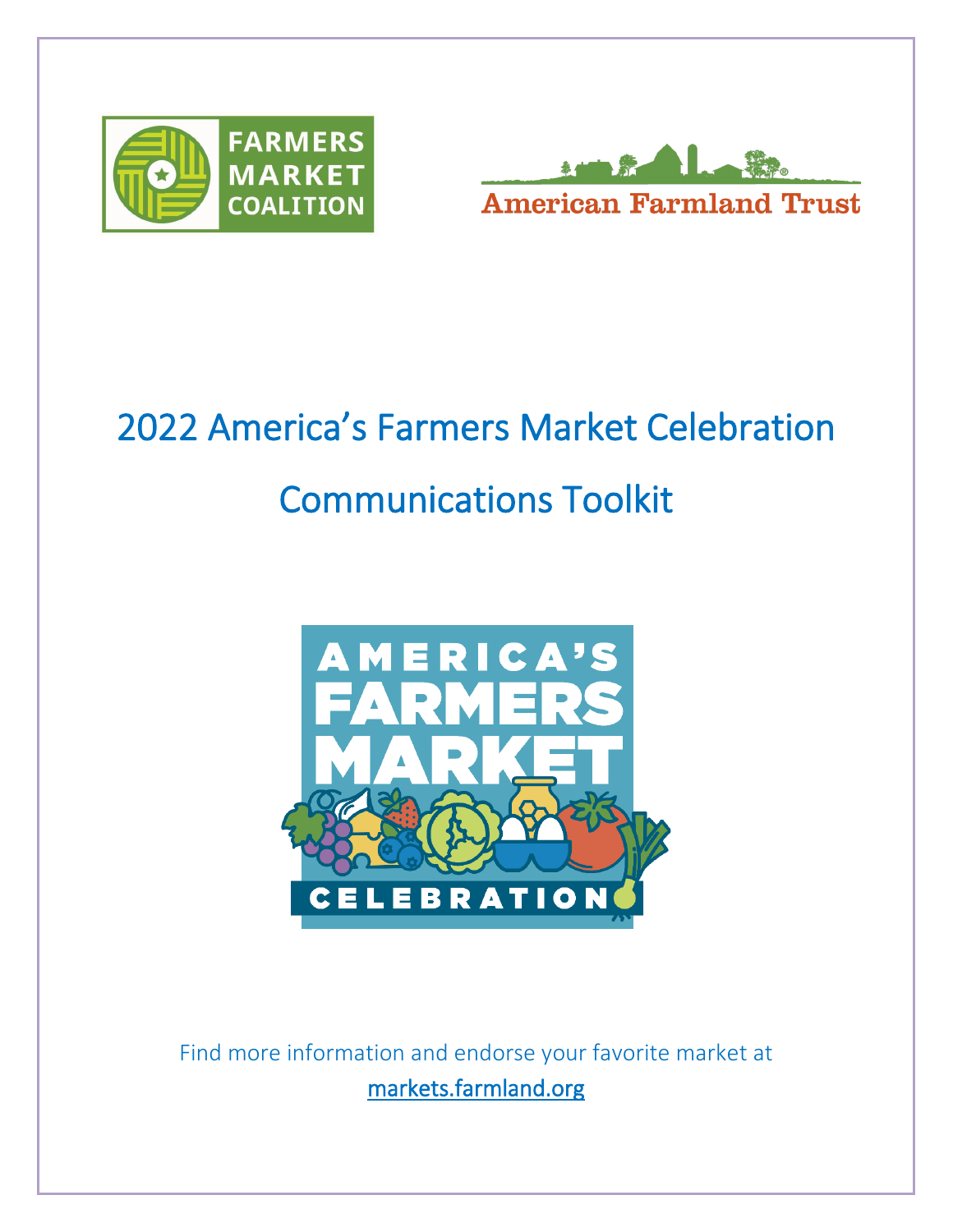# **Introduction**

America's Farmers Market Celebration (AFMC) is the only annual ranking of the top farmers markets in the United States as voted on by the public. Since 2008, the AFMC has highlighted the important role farmers markets play in communities across the nation while celebrating the farmers, staff, and volunteers that make markets happen. While they've long served as pillars of local food in urban centers and town squares, in recent years, farmers markets have gained the national recognition they deserve as essential businesses that power farmers and communities to thrive.

The AFMC database and interactive map o[n markets.farmland.org](https://markets.farmland.org/) is the largest listing of farmers markets in the United States, containing more than 7,000 listings and allowing anyone in America to find local farmers markets wherever they live or visit. Help us make sure our information is as current as possible. If you see a market listed that is no longer active, please email us a[t marketinfo@farmland.org](mailto:marketinfo@farmland.org) and ask us to remove it.

The 14<sup>th</sup> annual AFMC will run June 20 through September 19, 2022, on *markets.farmland.org*, and is a fun competition that can help your favorite farmers market earn national recognition and local prestige. By encouraging voting all summer long, you can help your market take home a piece of the \$10,000 prize pool. Whether you are a market manager, market vendor, or a dedicated farmers market shopper, you'll find information below that will help you make the most of the 2022 Celebration.

# **Connect With Us**

- Find your market, vote, and access resources: [http://markets.farmland.org](http://markets.farmland.org/)
- Email us: [marketinfo@farmland.org](mailto:marketinfo@farmland.org)
- Like [American Farmland Trust](http://www.facebook.com/americanfarmland) and [Farmers Market Coalition](https://www.facebook.com/fmc.org/) on Facebook
- Follow [@Farmland](http://www.twitter.com/farmland) and [@FMCorg](https://twitter.com/FMCorg) on Twitter
- Follow [@americanfarmlandtrust](http://www.instagram.com/americanfarmlandtrust) and [@fmcorg](https://www.instagram.com/fmcorg) on Instagram
- Sign-up for email updates: [markets.farmland.org/sign-up/](https://markets.farmland.org/sign-up/)

# **In This Toolkit**

This toolkit was developed to help farmers market managers, vendors, and shoppers effectively promote participation in the 2022 AFMC. Encouraging your contacts and supporters to vote in the 2022 AFMC is the best way to help your market earn national recognition, cash prizes, and more!

We hope you find the following resources helpful. For more information, please contact AFT's Director of Digital Communications, Greg Plotkin, at [gplotkin@farmland.org.](mailto:gplotkin@farmland.org)

- [Farmers Market Celebration](#page-2-0) Overview and Messaging Points
- Sample Press Release
- [Sample Email](#page-4-0)
- **[Sample Blog/Language](#page-5-0) for E-Newsletters and Websites**
- [Sample Social](#page-5-1) Media Posts
- [Printable Marketing Templates, Infographics and](#page-6-0) More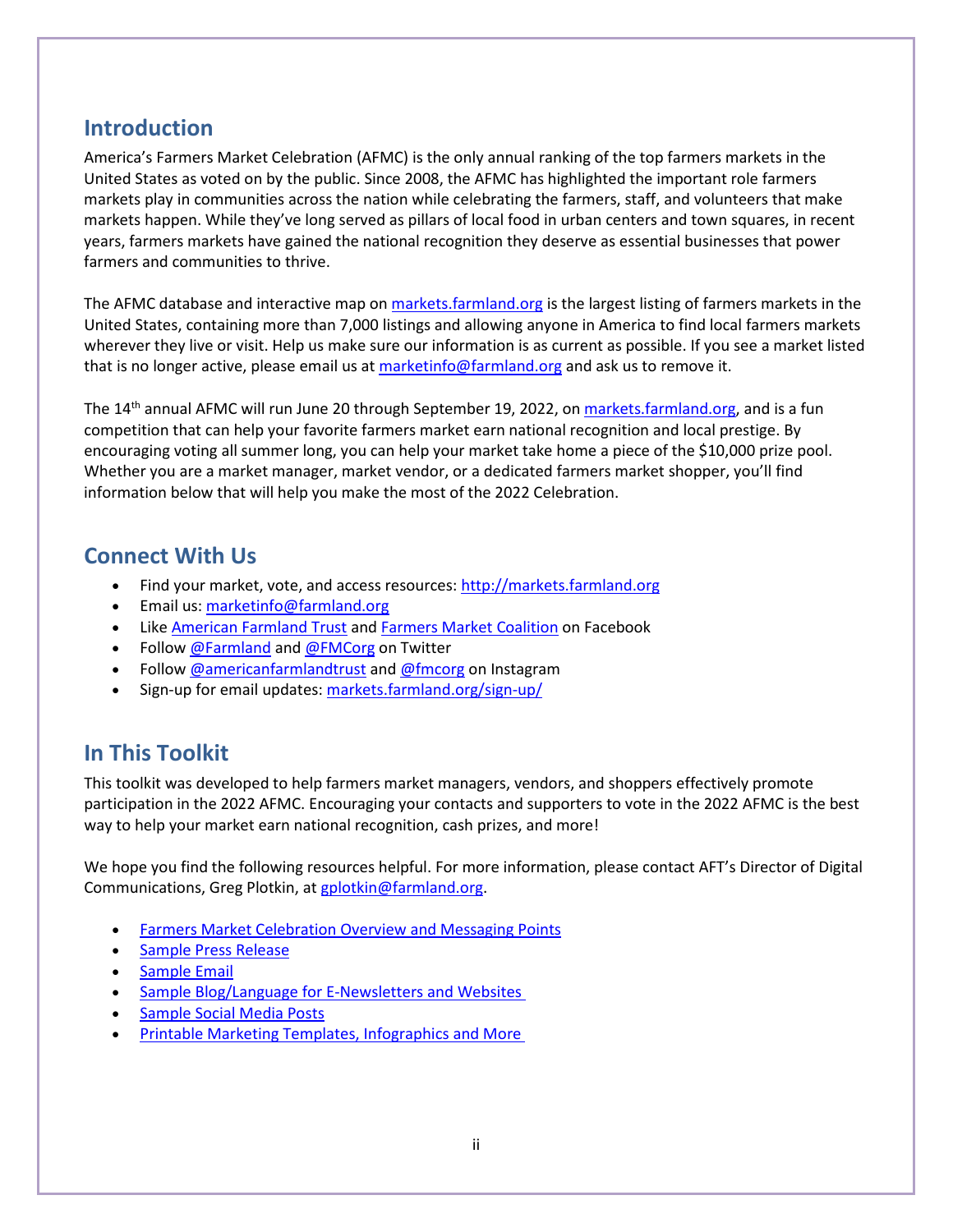

# <span id="page-2-0"></span>**2022 America's Farmers Market Celebration Overview and Messaging Points**

#### *Overview*

#### Rules and Timing

The 14<sup>th</sup> annual America's Farmers Market Celebration will recognize the most popular markets in the nation for 2022. This year's AFMC will run from June 20 – September 19, 2022. The winners are chosen through votes cast on the AFMC website at markets.farmland.org. Each email address can cast one vote and voting will close promptly at 5 p.m. ET / 2 p.m. PT on September 19.

#### Prizes and Recognition

This year, AFT has increased the total cash prizes to \$10,000 and expanded the awards to cover the top five markets nationally (compared to the top three in past years). The breakdown of prize money is as follows: \$5,000 for 1<sup>st</sup>, \$2,500 for second, \$1,500 for 3<sup>rd</sup>, \$750 for 4<sup>th</sup>, and \$250 for 5<sup>th</sup>. In addition to the prize money, the top markets also receive national and local press coverage, complimentary American Farmland Trust and Farmers Market Coalition memberships, free one-year access t[o Farmers Market Metrics,](https://farmersmarketmetrics.guide/) I <3 My Farmers Market stickers, No Farms No Food gear, and other special swag to show off!

The AFMC also identifies the top markets in each state as well as in the Northeast, Southeast, Midwest, Southwest, and Pacific regions.

#### Celebration, not Competition

We believe that every farmers market in America is special in its own way. Big or small, in cities or rural towns, farmers markets nourish their communities while helping local farmers, food makers, and artisans thrive. While the AFMC does rank America's favorite markets, our intention is to lift up the vital role farmers markets play across the country. The AFMC database and interactive map on markets.farmland.org is the largest and most comprehensive listing of farmers markets in the United States, containing more than 7,000 listings and allowing anyone in America to find local farmers market wherever they live or visit.

#### *Key Message Points*

#### About the America's Farmers Market Celebration (AFMC)

• The America's Farmers Market Celebration is a yearly event held since 2008 and currently presented by American Farmland Trust and the Farmers Market Coalition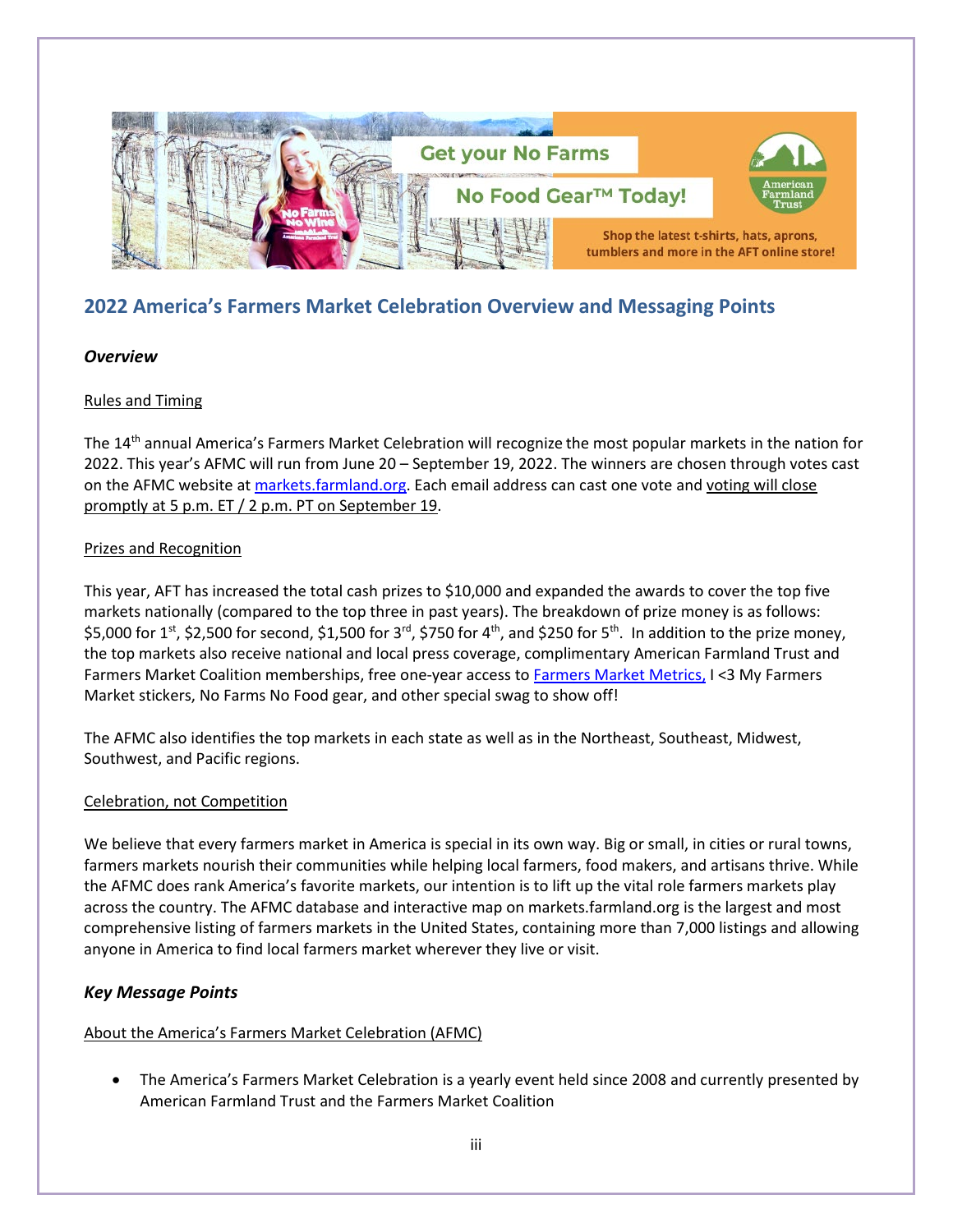- AFMC is the only annual ranking of the top farmers markets in the United States as voted on by the public
- The AFMC database and interactive map o[n markets.farmland.org](https://markets.farmland.org/) contains more than 7,000 listings in the America – help us keep it current by emailin[g marketinfo@farmland.org](mailto:marketinfo@farmland.org) and identifying any markets that no longer are active
- The 2022 AFMC runs June 20 September 19, 2022, and will award \$10,000 in total prizes to the top five farmers markets in America

#### About American Farmland Trust

- American Farmland Trust is the only national organization that takes a holistic approach to agriculture, focusing on the land itself, the agricultural practices used on that land, and the farmers and ranchers who do the work.
- AFT launched the conservation agriculture movement and continues to raise public awareness through our No Farms No Food® message.
- Since its founding in 1980, AFT has helped permanently protect over 6.5 million acres of agricultural lands, advanced environmentally sound farming practices on millions of additional acres, and supported thousands of farm families.

#### About Farmers Market Coalition

- Farmers Market Coalition is a 501(c)(3) nonprofit dedicated to strengthening farmers markets across the United States so that they can serve as community assets while providing real income opportunities for farmers.
- The Farmers Market Coalition is driven by three complementary goals. First, farmers earn fair prices for the fruits of their labor by selling directly to consumers. Second, consumers gain access to fresh, nutritious, local produce. And third, communities regain a figurative "town square," experiencing the many positive outcomes of foot traffic and animated public space.

#### **Press Release Template**

When sending to media outlets, include a photo from your local farmers market, as well as your market's logo and th[e America's Farmers Market Celebration logo.](https://markets.farmland.org/wp-content/uploads/2021/05/AFT_AFMC-logo.png) If desired, contact AFT Media Relations director Lori Sallet at [lsallet@farmland.org](mailto:lsallet@farmland.org) to obtain a quote and additional assistance from AFT staff.

#### **Community Support Needed to Help [Your Market Name] Be Crowned the Top Market in America**

#### **FOR IMMEDIATE RELEASE Date Media Contact** (**Your name, email, and phone number)**

**[Your town, state, date]** – Today, **[Your Market Name]** is encouraging supporters to cast their vote in the [14th](https://markets.farmland.org/) [annual America's Farmers Market Celebration,](https://markets.farmland.org/) presented by American Farmland Trust and Farmers Market Coalition. Between June 20 – September 19, 2022, visit markets.farmland.org, find your favorite market, and vote to put it in the running for national recognition and cash prizes.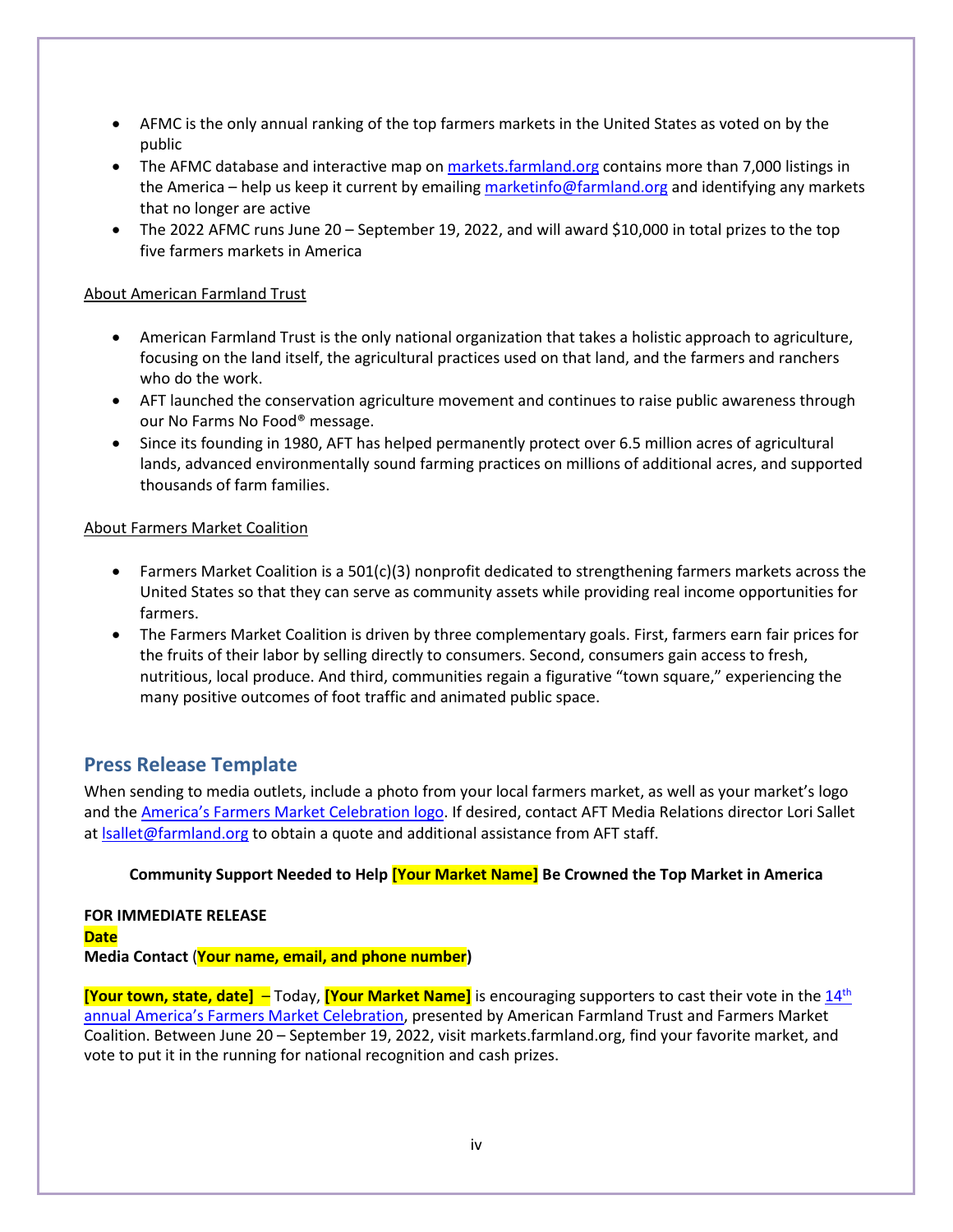In 2022, the Celebration will award a record \$10,000 in total cash awards to the top five markets in America-- \$5,000 for first, \$2,500 for second, \$1,500 for third, \$750 for fourth, and \$250 for fifth. These funds will be awarded to markets for marketing, communications, and other needs that help expand the market's reach and impact.

American Farmland Trust, a national nonprofit dedicated to saving farmland, promoting sound farming practices, and keeping farmers on the land, has run the Celebration for 14 consecutive years, elevating the increasingly essential role farmers markets play in providing communities with access to fresh, locally grown food and connecting farmers directly with their customers. In 2021, the Farmers Market Coalition joined the Celebration as a new partner and co-sponsor of the event.

"In many regions, especially during these unprecedented times, farmers markets have been vital to keeping existing farms in business and enabling new farms to get started," said John Piotti, American Farmland Trust president and CEO. "At AFT, we believe that every farmers market in America is special in its own way, helping to connect farmers to customers, and customers to local, healthy food."

**[Insert quote from a spokesperson for your farmers market about why you think your market deserves to be recognized]**

To learn more and participate, visit [markets.farmland.org](http://markets.farmland.org/) today. **(Brief sentence about a particular program you're proud of at your farmers market.** The Celebration will run during the summer season and end promptly at 5 p.m. ET on Sept. 19, 2022.

###

#### <span id="page-4-0"></span>**Email Template**

Customize this template for a list of email supporters to drive votes for your market. Remember to ask your supporters to vote regularly throughout the summer. The more you ask, the more votes you'll receive!

#### **Subject line: Help crown us America's favorite farmers market…and take home \$5,000!**

Dear **First name,**

Do you think **[Your Market Name]** is one of the best in the country? We hope so, because we need your help!

Each summer, American Farmland Trust and Farmers Market Coalition team up to recognize America's favorite farmers markets through their annual America's Farmers Market Celebration. This summer, cast your vote for **[Your Market Name]** between June 20 – September 19, 2022 to help us take home the top spot and the \$5,000 prize.

Voting in America's Farmers Market Celebration is easy. Simply head to [**URL for Your Market's Page on Markets.Farmland.Org**] between June 20 – September 19, 2022 and click the vote button. That's it. You can also find our market's page by visiting [markets.farmland.org](https://markets.farmland.org/) and finding us on an interactive map of farmers markets across the country.

This year, **[Your Market Name]** is **[what your market is doing to support your community].**

Thanks for your help, and we'll see you at the market!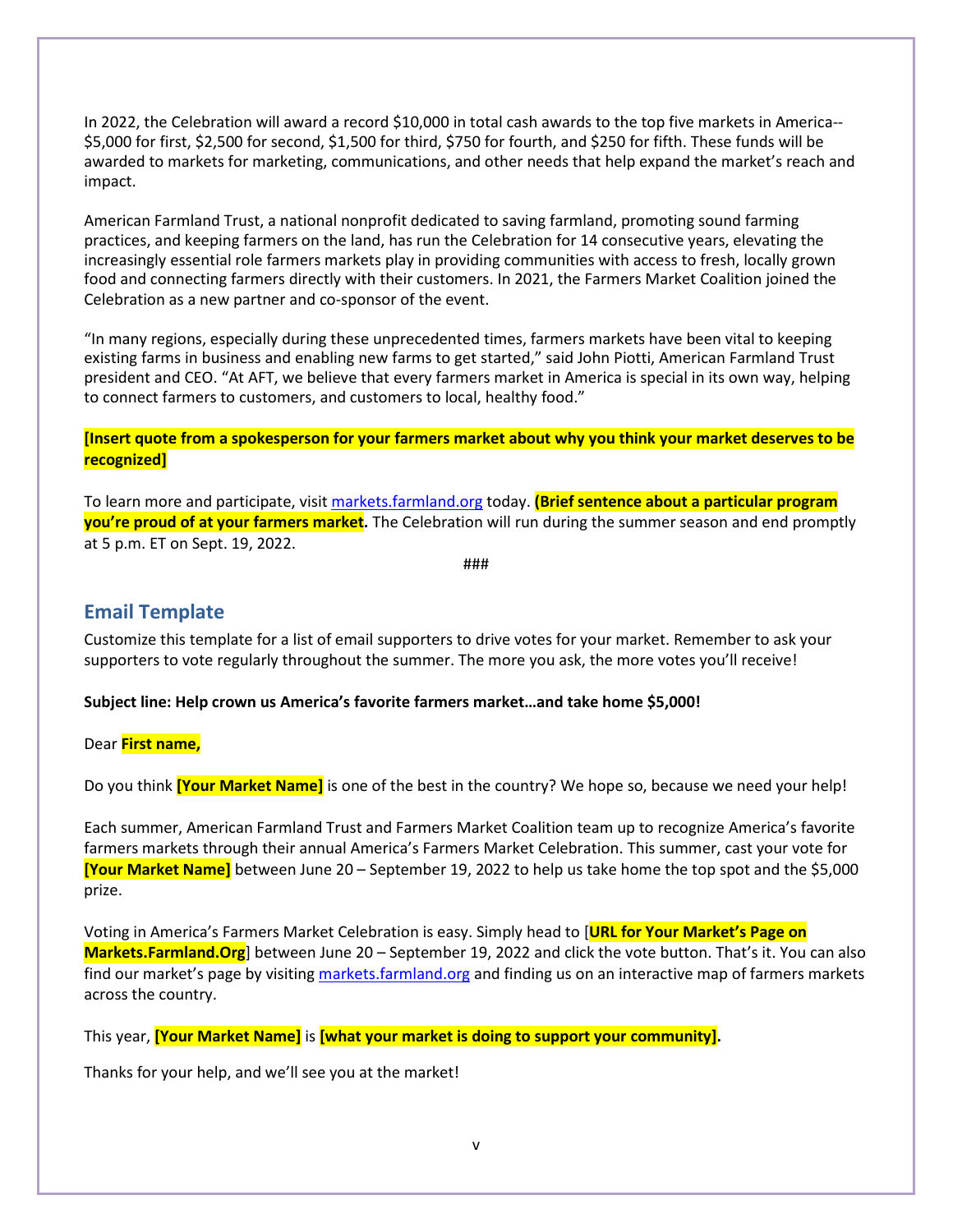### <span id="page-5-0"></span>**Blog Post Template**

Share this post on your blog or ask an influential blogger in your community or region to post on your behalf. Include a photo from your local farmers market, as well as your market's logo and the **America's Farmers Market** [Celebration logo.](https://markets.farmland.org/wp-content/uploads/2021/05/AFT_AFMC-logo.png)

#### **Title: Help [Your Farmers Market] Earn the Title of America's Favorite Farmers Market**

While they've long been pillars of local food in urban centers and town squares, in recent years, farmers markets have gained the national recognition they deserve as essential businesses that enable farmers and communities to thrive.

This year, **[Your Farmers Market]** is participating in the America's Farmers Market Celebration (AFMC), the only annual ranking of the top farmers markets in the United States as voted on by the public. Since 2008, AFMC has highlighted the important role farmers markets play in communities across the nation while celebrating the farmers, staff, and volunteers that make markets happen.

The 14<sup>th</sup> annual AFMC, set to run between June 20 and September 19, 2022 o[n markets.farmland.org,](https://markets.farmland.org/) is a fun competition that can help our market earn national recognition and local prestige. With votes from supporters like you, we're hoping to take home part of the \$10,000 prize pool. This money would help us … **[What your market could do with the prize money]**

If you have ever been to **[Your Farmers Market]**, you already know it's the gold standard for farmers markets in the region. If you haven't, here are a few reasons why **[Your Market Name]** deserves nationwide recognition:

**[What your market is doing to support your community]**

To vote for our market, visit **[URL of Your Market's Unique Page]** today!

## <span id="page-5-1"></span>**Social Media**

Posting regularly about the AFMC on social media platforms is one of the best ways to remind your supporters to vote for your market all summer long. Below, you'll find sample social media posts that can be used in your marketing and promotion. Customize the posts and add a direct link to your market's page on [markets.farmland.org.](https://markets.farmland.org/) Help us grow the national conversation about the best of America's local farmers markets by using the hashtag #NoFarmsNoFood.

#### **Facebook Suggested Posts**

You can help us take home bragging rights (and \$5,000!) as America's favorite farmers market by voting in the 14<sup>th</sup> annual America's Farmers Market Celebration, presented by @AmericanFarmlandTrust and @FMCorg. Head to **[URL of Your Market's Unique Page]** and cast your vote today!

Did you know that America's Farmers Market Celebration is the only annual ranking of the top farmers markets in the United States as voted on by the public? Help us take home the top spot, and part of the \$10,000 prize pool, by encouraging your family and friends to vote through September 19, 2022, by visiting **[URL of Your Market's Unique Page].**